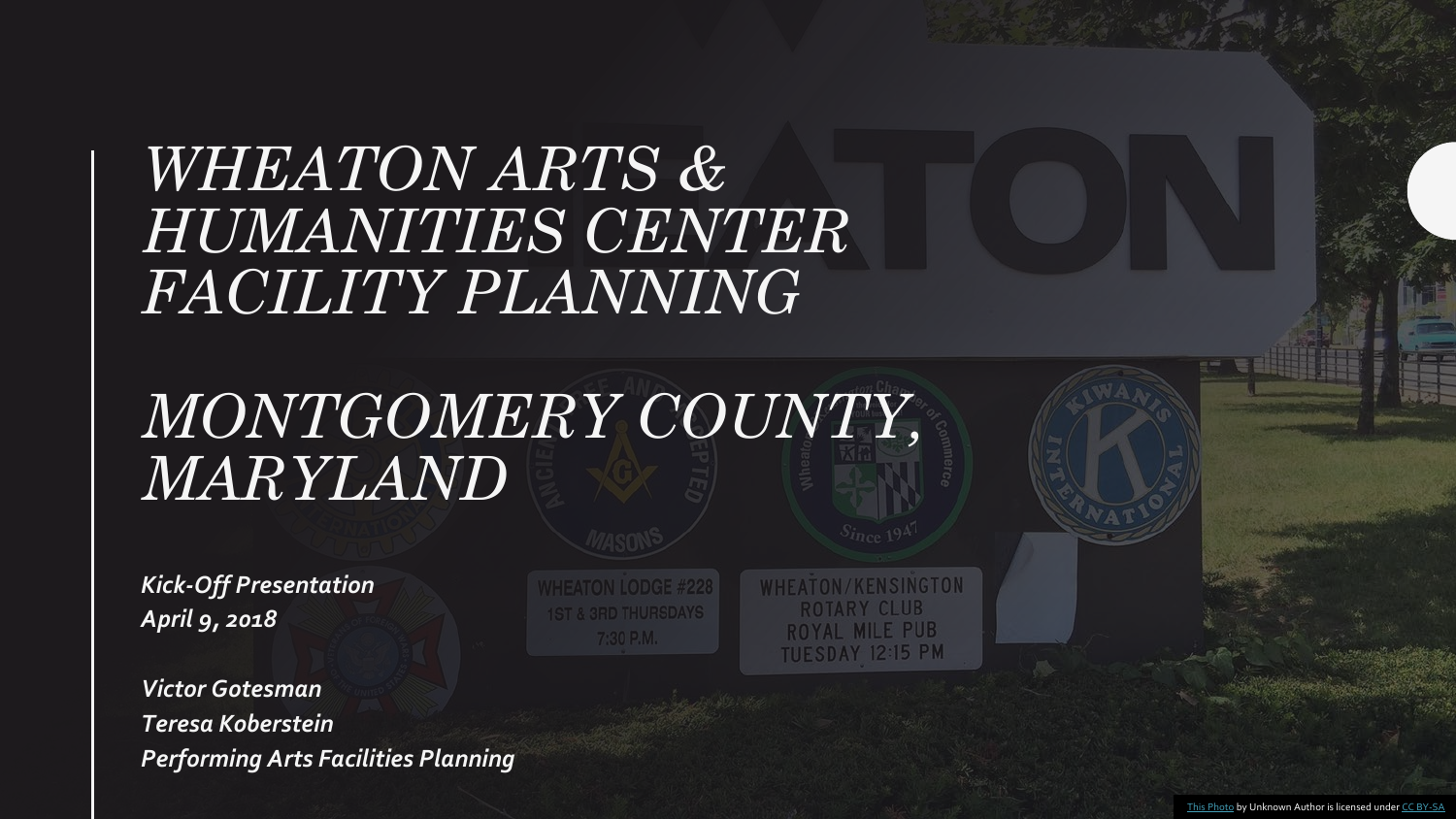

*Agenda*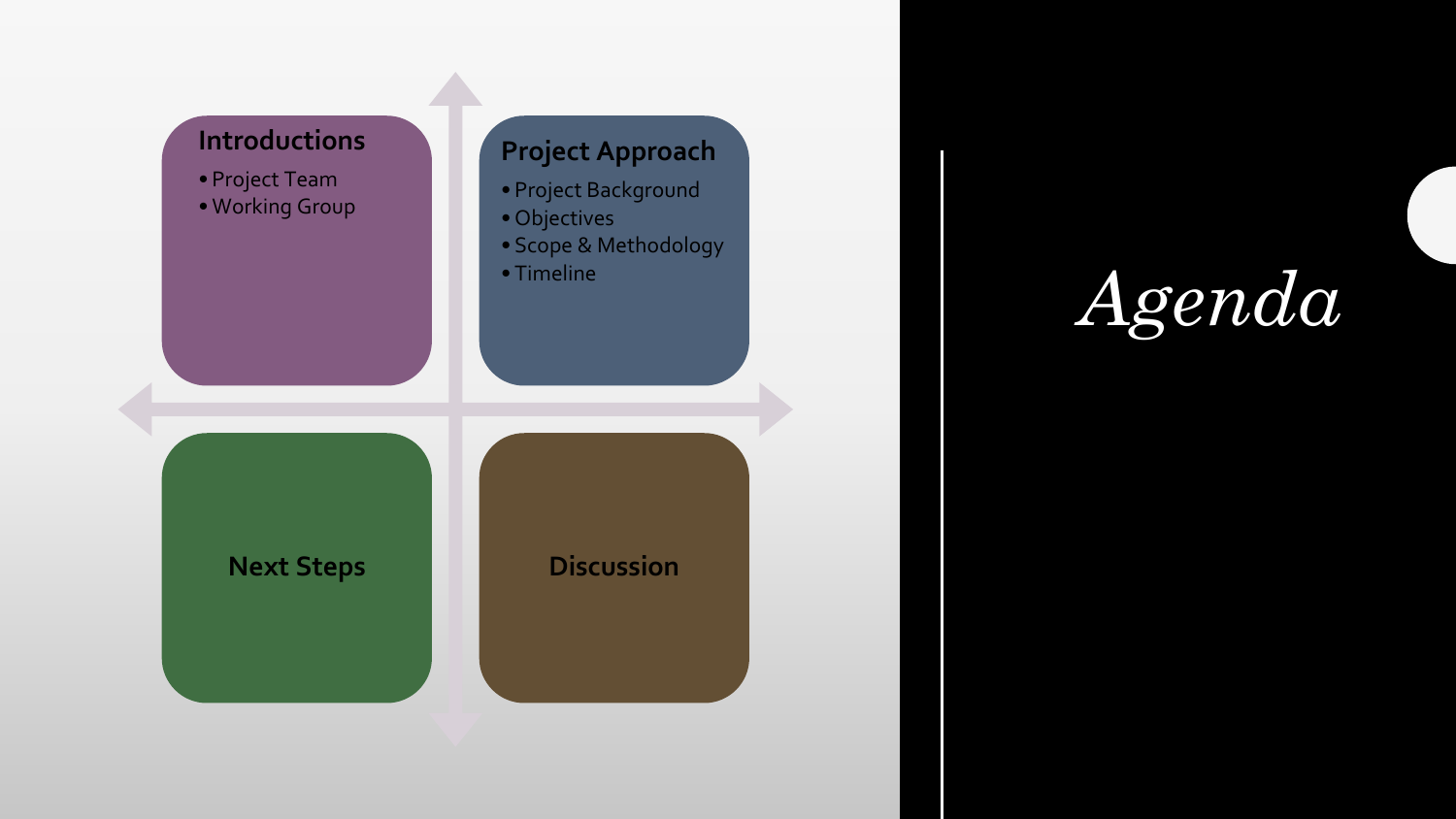

### *Introductions*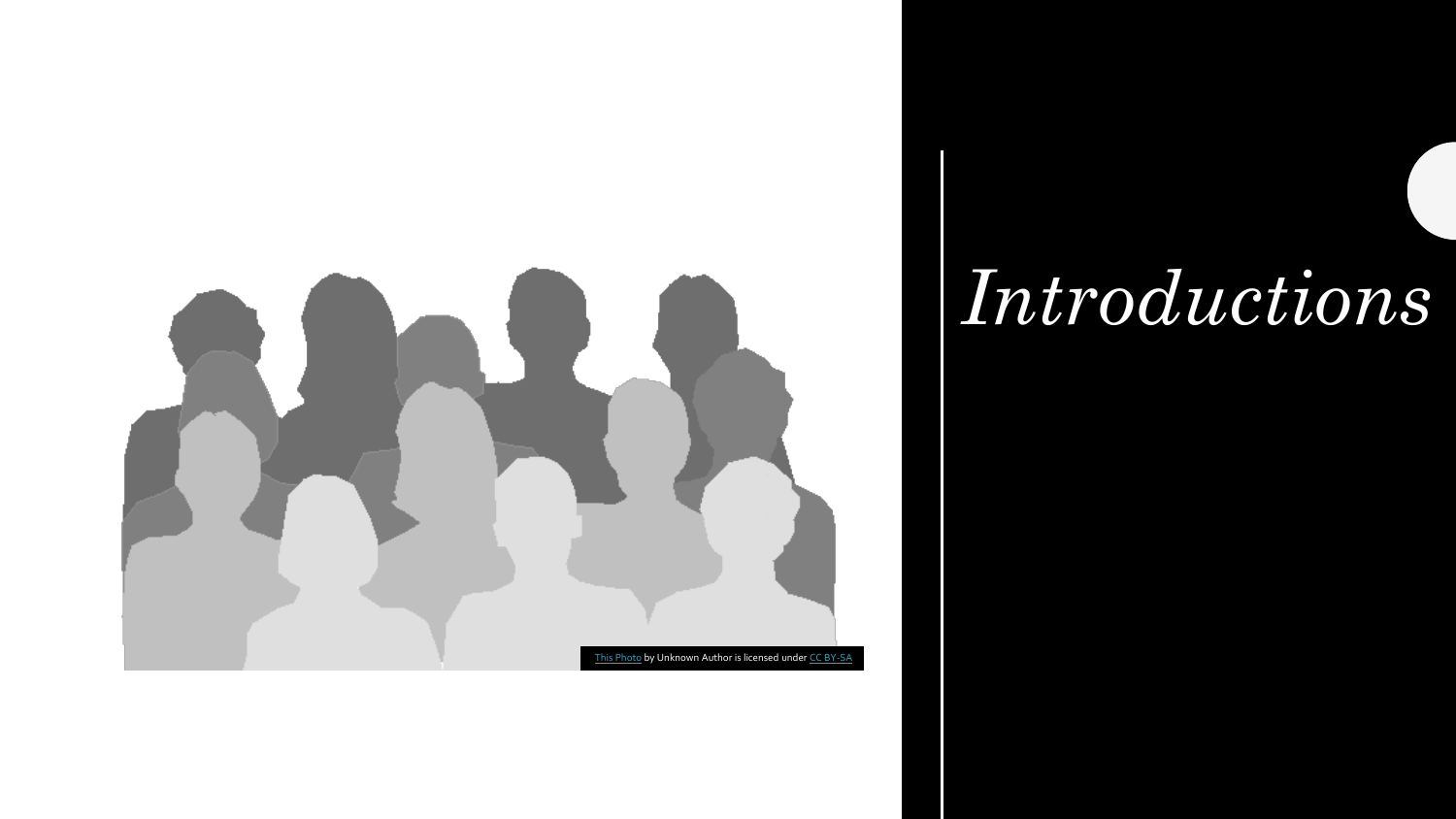*Project Team Strengths*

- Comprehensive understanding of the needs of arts organizations and cultural facilities;
- Leadership in market research, benchmarking, competitive analysis, cultural planning, and community engagement;
- Experience in all areas of organization and venue management, including governance, business and operating models, management and staffing structures, financial planning, and program development;
- Expertise in determining program mix based on existing organizational needs, market demand, and opportunities for new facilities.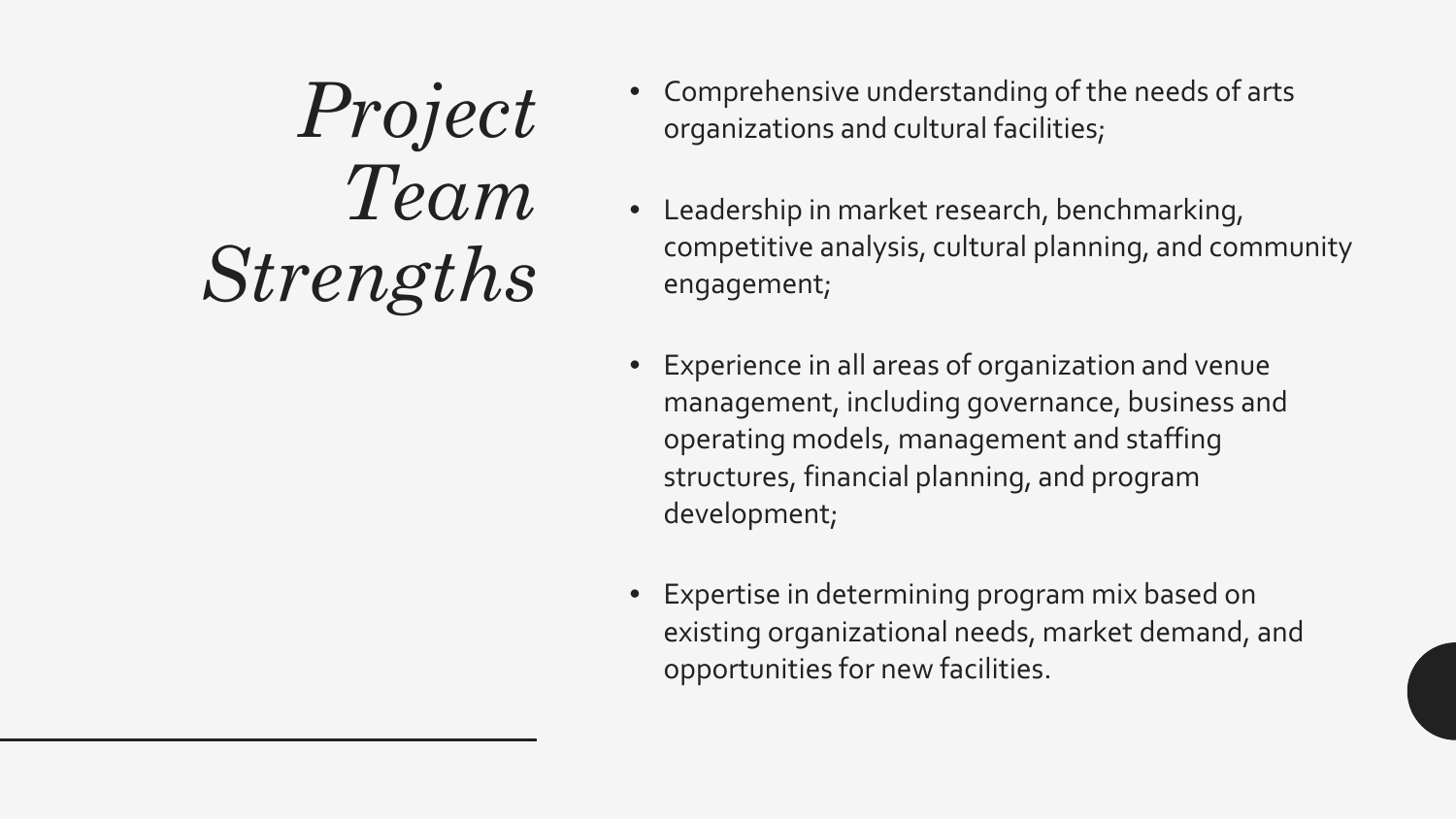# *Victor Gotesman*



- More than four decades of executive level positions and performing arts project consulting
- Opened and led the Cerritos Center for the Performing Arts in Los Angeles and the (NY) Times Center in New York City
- Consulted on the development of dozens of performance space projects around North America
- Has led both presenting and producing organizations

# *Teresa Koberstein*



- Extensive financial management expertise in non-profit and for-profit sectors
- Cultural sector management experience with presenting and producing organizations
- Market research expertise
- Consulted on the development of new spaces in North Lake Tahoe, CA and Boulder, CO as well as the renovation of Hancher Auditorium in Iowa City, IA.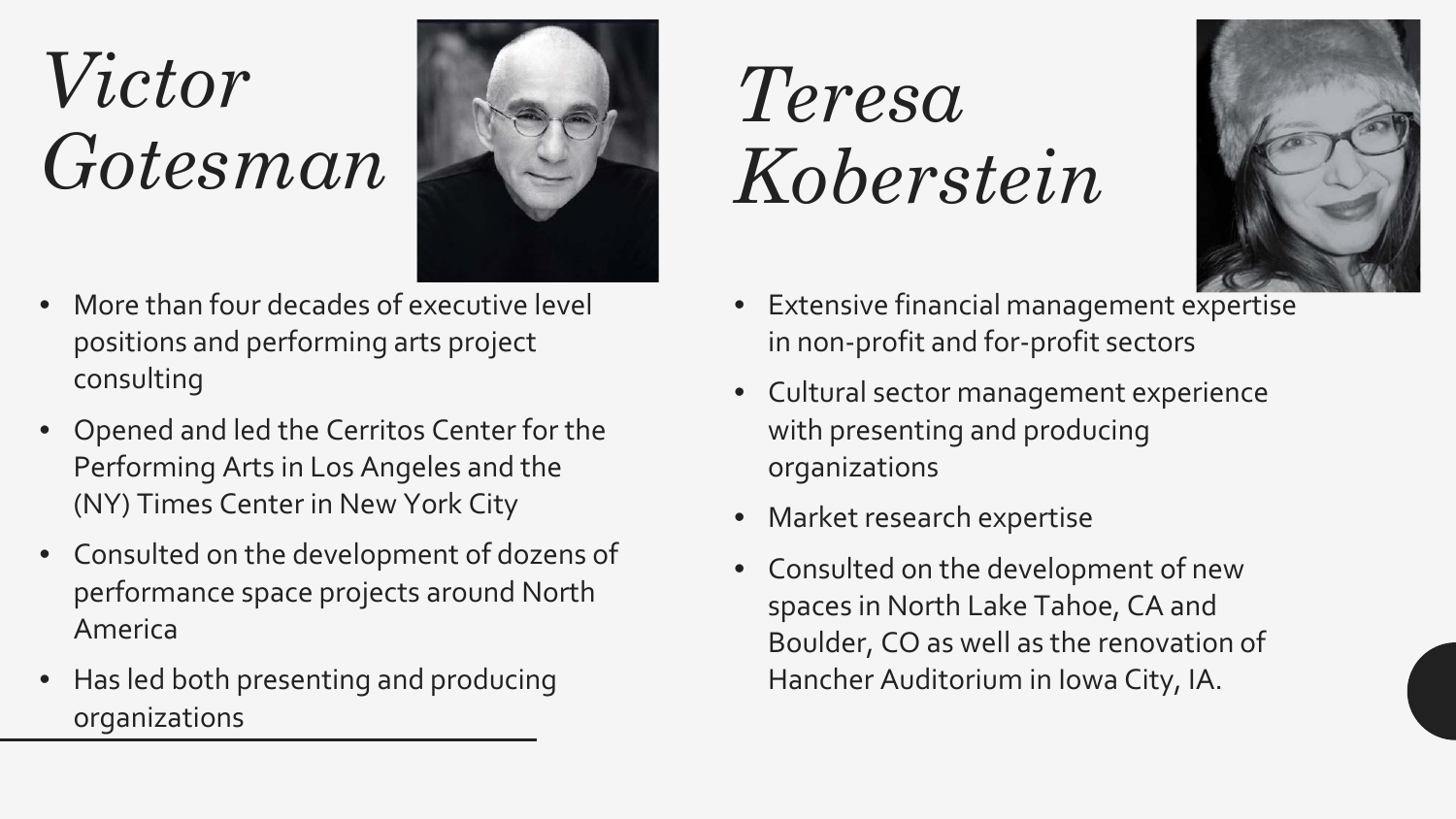### *Project Approach*

- Project Background
	- Objectives
- Scope & Methodology
	- Timeline



[This Photo](http://www.freeimageslive.co.uk/free_stock_image/artjpg) by Unknown Author is licensed under [CC BY](https://creativecommons.org/licenses/by/3.0/)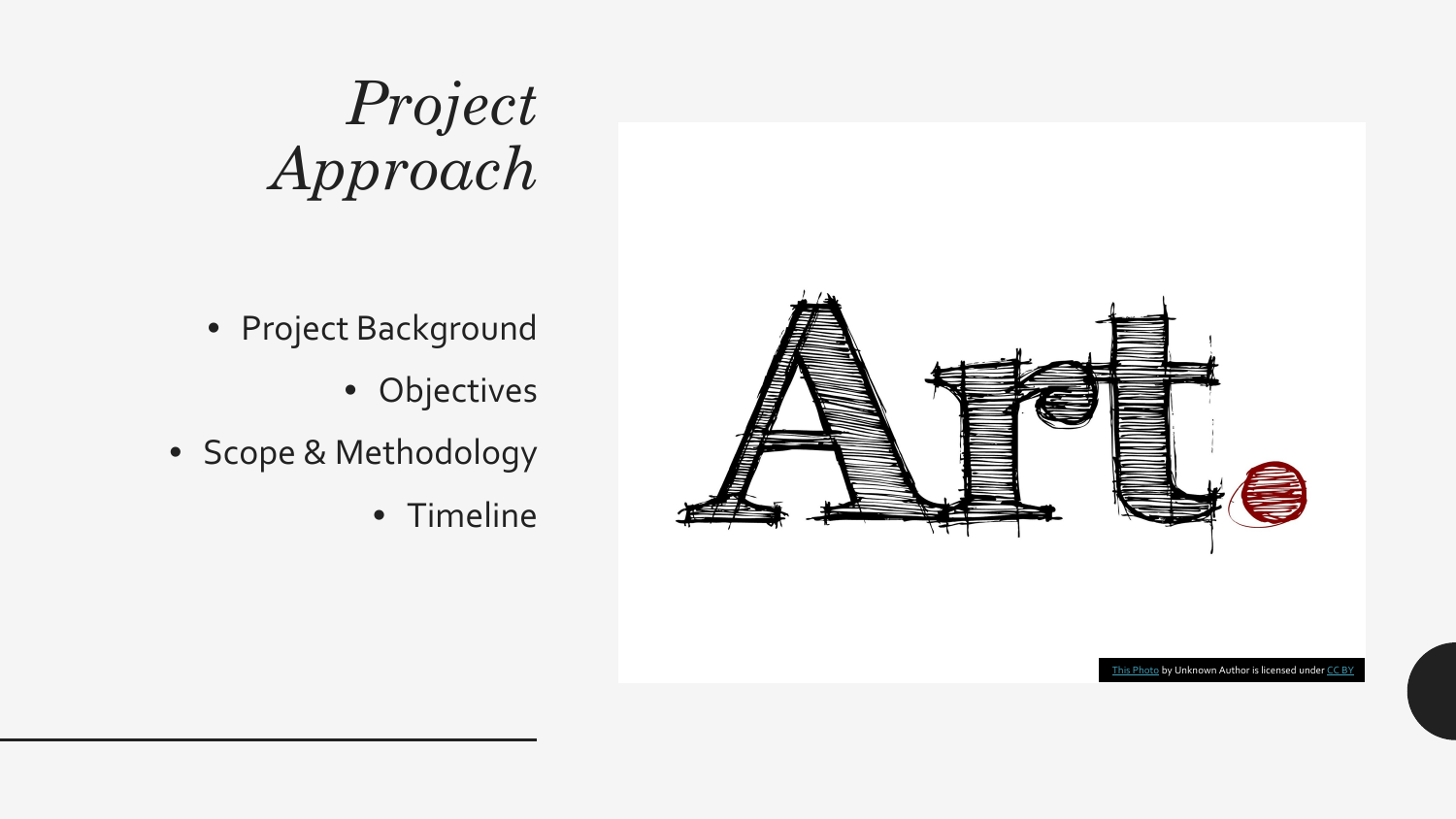- $Backsprod$   $C1$   $\sim$  Montgomery County, Maryland is interested in understanding the<br>
Wheaton is a census-designated area in Montgomery County with need, composition, and size of a potential arts facility for Wheaton.
	- Wheaton is a census-designated area in Montgomery County with a population of approximately 50,000 people, situated within the Washington, DC metropolitan area.
	- The needs of the arts community have not recently been assessed and there has not been an analysis of the competitive environment, market, or goals for an arts facility in Wheaton.
	- Residents, cultural sector, and civic leaders of the area have expressed a need and desire to create a facility through a strategic planning process that envisioned an arts hub for the community and the surrounding area.
	- Wheaton has been selected by the State of Maryland as an Arts and Entertainment District, joining Silver Spring and Bethesda. Developers who create spaces for artists to live and work can be exempt from paying certain property taxes on the value of the renovations for a period up to 10 years. Designated districts are also exempt from admissions and amusement taxes.
	- A planning study will explore the vision for new arts facilities in Wheaton. Such a study will discover the community and cultural sector needs for new arts facilities and determine the structure, size, and scope of the arts facility concept.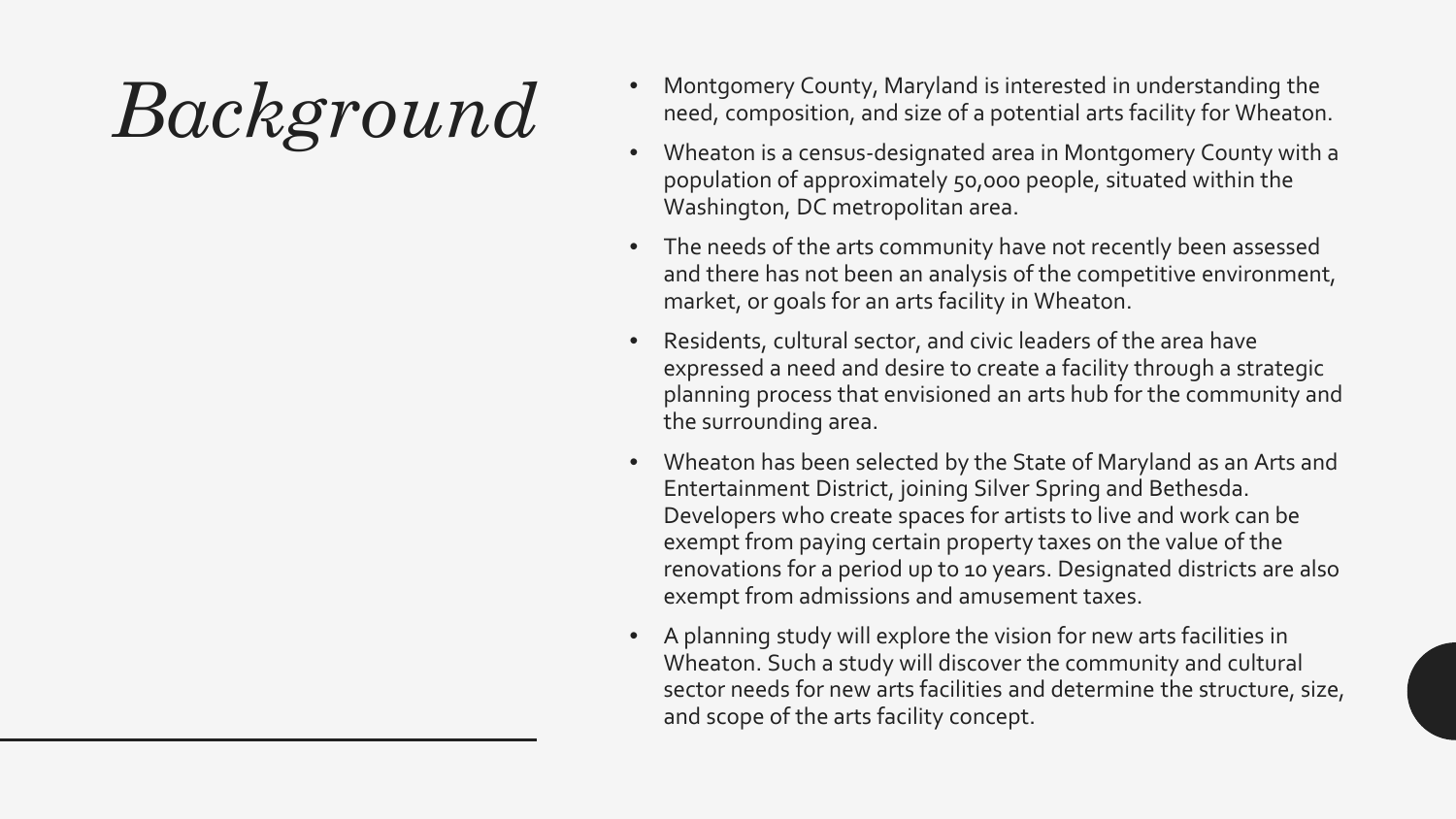- $\it {Objecti}$   $ves$   $\it {``}$  Explore cultural facility needs of the community through an inclusive engagement process; inclusive engagement process;
	- Assess competitive facilities, programs, and services in the Greater Montgomery County area and explore strategic program partnership opportunities for facility use;
	- Review and analyze market demographics to determine the level of potential participation in the programs of new arts facilities including commute times, likelihood of and barriers to attendance, and other information about the region relative to the arts facilities development;
	- Benchmark comparable projects and successful operating models in similar size communities;
	- Shape the mission and vision for a new arts facility in the context of local and regional community needs that may be accommodated in new facilities;
	- Develop an organizational operating plan for new arts facilities, with associated pro forma operating estimates based on the anticipated facility configuration and amenities.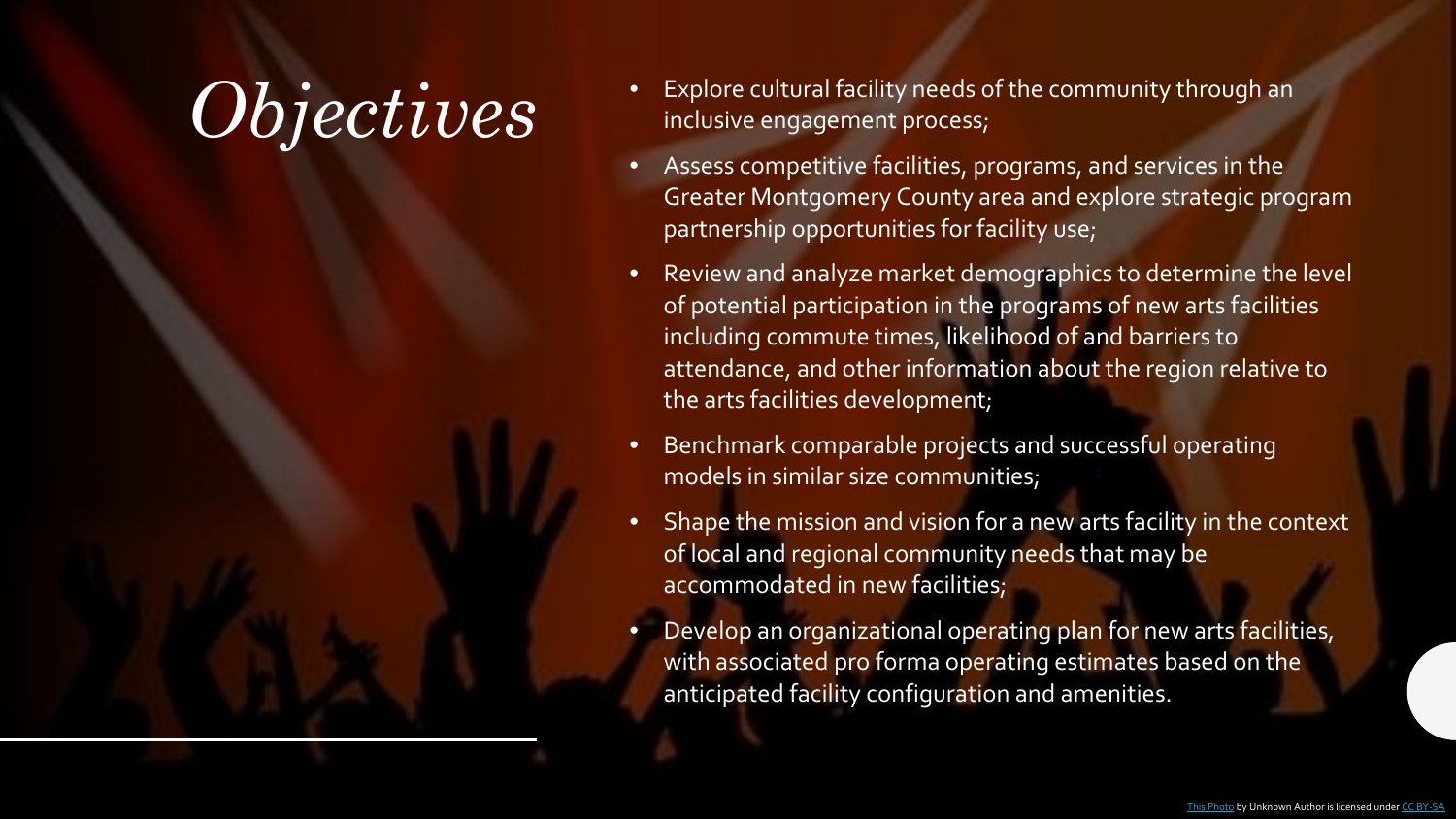

# *Scope of Work & Methodology*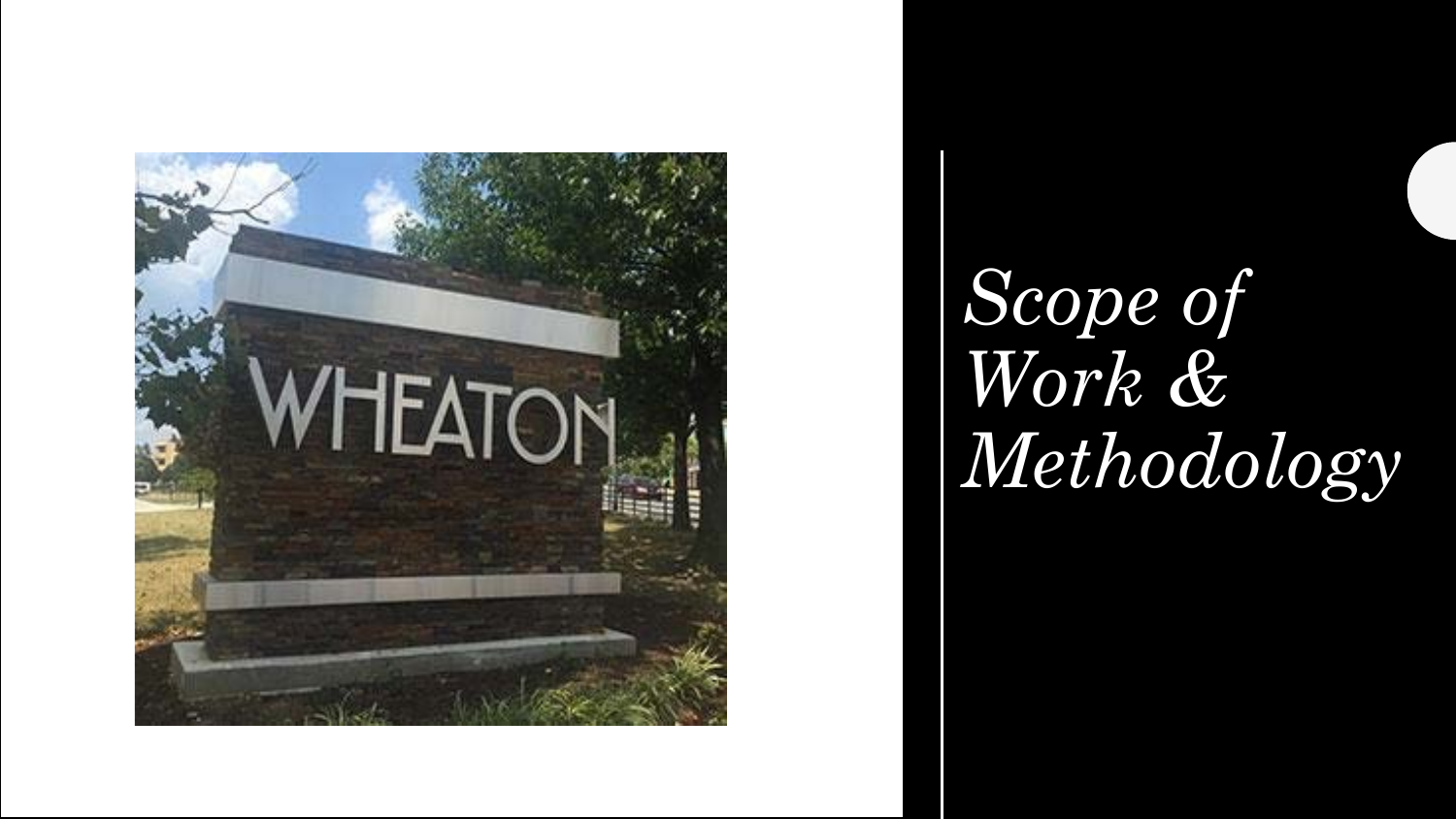The team will review available written materials, existing archives, preliminary studies, planning documents, design concepts/drawings (if available), reports, strategic plans, project development plans, and other relevant documents.

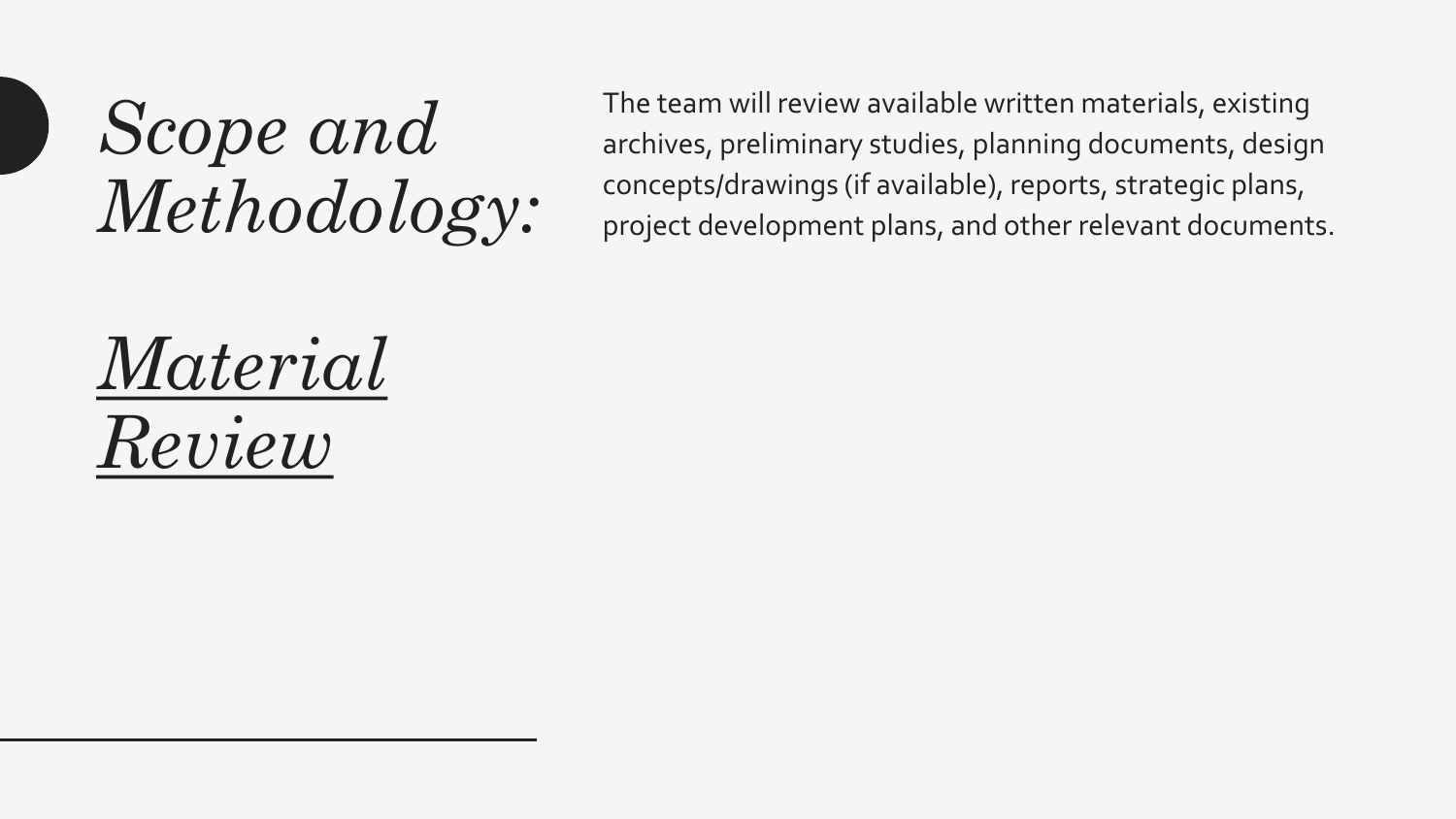

We will convene a Working Group which will receive an overview of the planning process, review the goals for the plan, and participate in the following areas:

- *Advise on the arts facility planning study and business plan process;*
- *Help identify community programming and utilization goals for the facility;*
- *Provide general information on the region and preliminary facility needs; and*
- *Be a resource to the consulting team*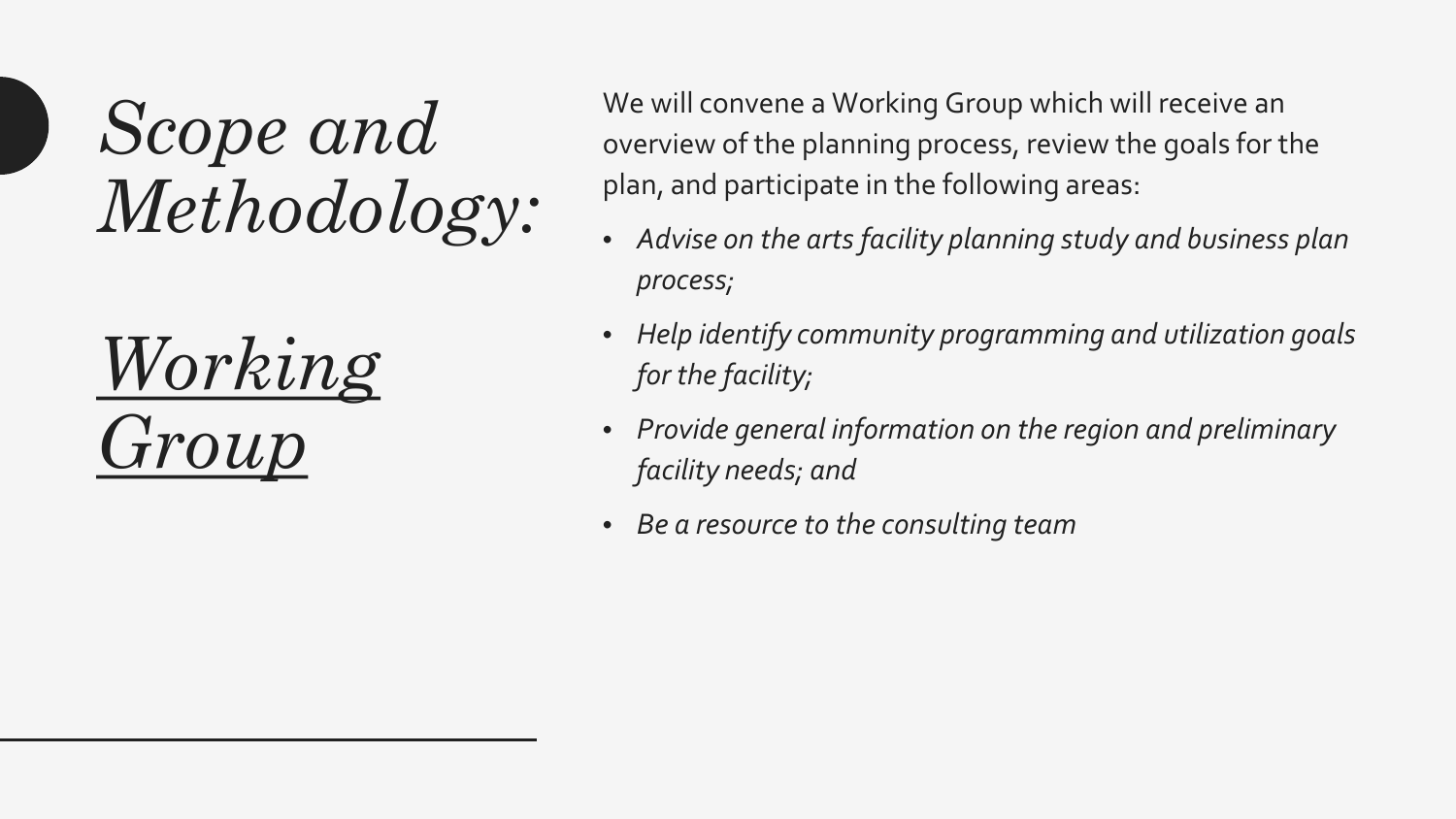

- **Stakeholder Interviews -** Individual and/or small group interviews will be conducted with stakeholders from the Wheaton community, including local arts and cultural leaders, presenters of touring attractions, civic leaders, funders, donors, cultural advocates, and government officials from Wheaton and the County.
- **Focus Group –** One (or more) focus group, with key area stakeholders, will be convened. The focus group will include representatives from the local arts community, educational, and civic organizations that may be potential users of a new facility.
- **Town Hall Meeting**  A town hall meeting will be held to ensure broad-based constituent participation, including representatives of the diverse communities of Wheaton.
- **E-Surveys -** Following the town hall and focus group discussions, E-Surveys will be distributed to residents of Wheaton and to regional arts and culture organizations that may potentially use new facilities.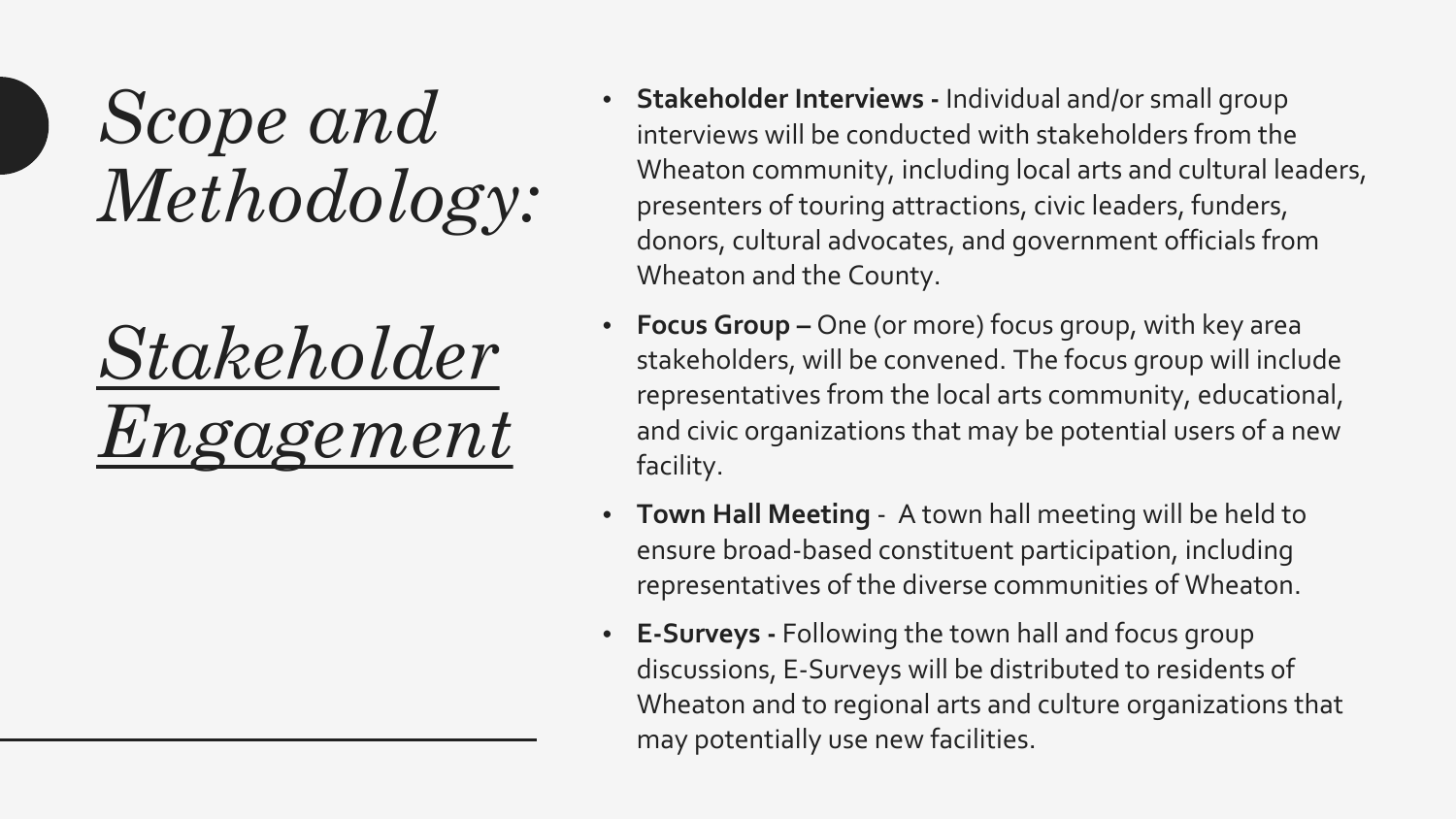

- **Demographic Analysis –** We will gather and analyze population trends in the Wheaton area to determine the size and composition of the projected audience market, focusing on the overall market area in 20-minute, 40-minute, and 60-minute drive times; data will include demographics of the region in the context of national studies associated with likely arts participation.
- **Local Arts Facility Assessment –** We will gather, review, and analyze **existing arts and culture facilities** in Montgomery County, focusing on their programing, size, space utilization, and structure, to gain a better understanding of their capabilities, limitations, and gaps in service. We will **tour facilities** in geographic proximity to the Wheaton city center that could impact the potential audience market area.
- **Space Utilization -** Findings from the stakeholder interviews with potential facility users, as well as from e-surveys, will be compiled and analyzed to illustrate how arts space will be used and the frequency of that use.
- **Benchmarking** To complement the local facility assessment and market analysis in the previous step, we will conduct a national benchmarking study, identifying and analyzing up to three (3) comparable arts and cultural facilities with a multi-use programming model.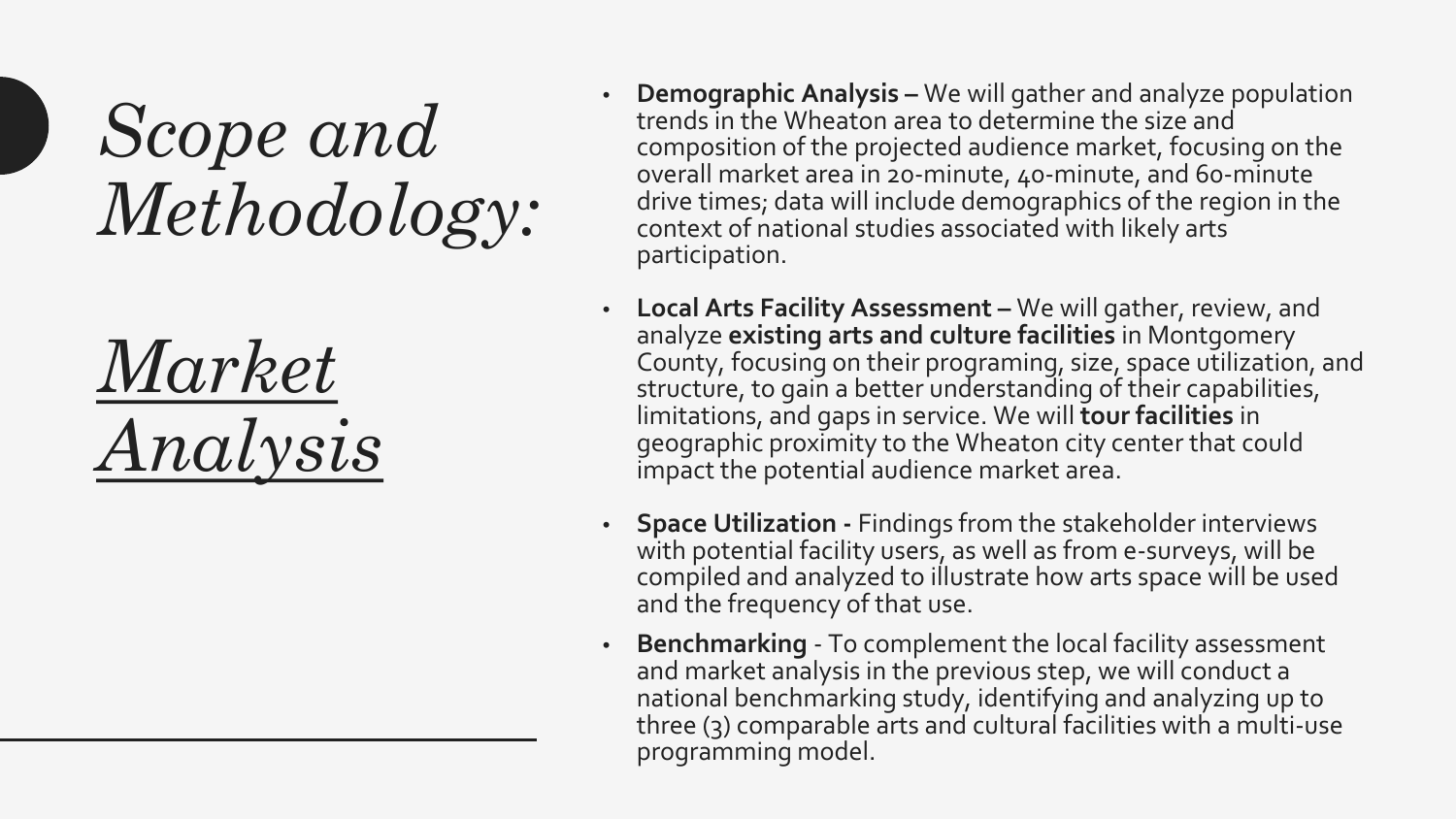*Facility & Operational Business Plan*

- **Preliminary Program Plan**  A plan will be developed, including a pro forma programming concept (content) and schedule for a new facility incorporating identified uses, the number of events in the new facility, and indicating their timing and duration on a sample annual calendar of events.
- **Business Plan & Operating Analysis**  We will prepare a business plan and financial operating estimate for a new facility that will include:
	- *artistic, management, production, and operational staff requirements*
	- *an estimate of annual costs for administration, marketing, development, production, and building expenses*
	- *projections of earned revenue*
	- *estimates of contributed income requirements*
	- *recommendations for ownership and governance of the proposed facility*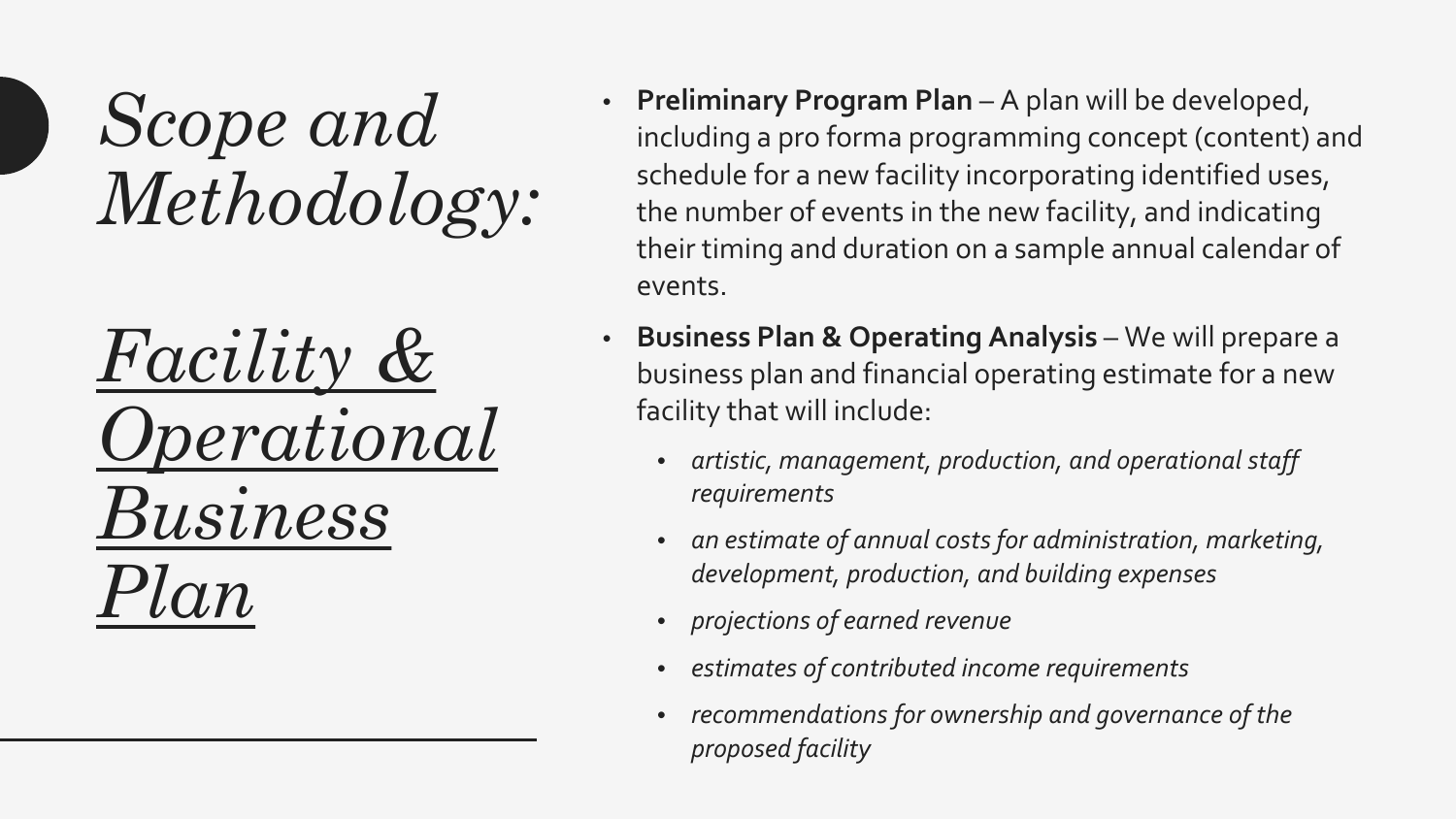#### *Estimated Timeline*

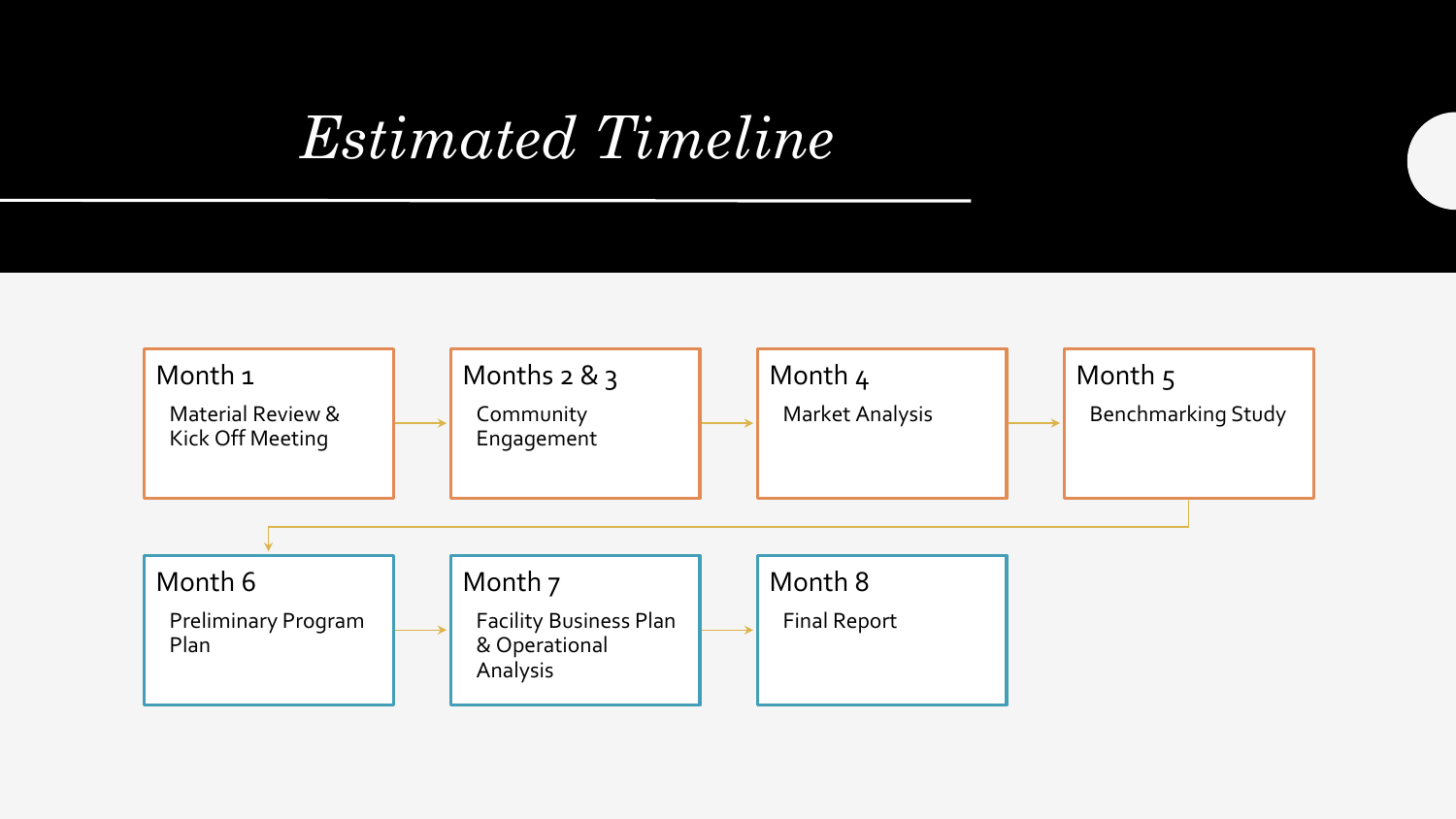*Next Steps* • Stakeholder Engagement • Site Visits

- Data Compilation & Review
- Plan Next Visit to Wheaton